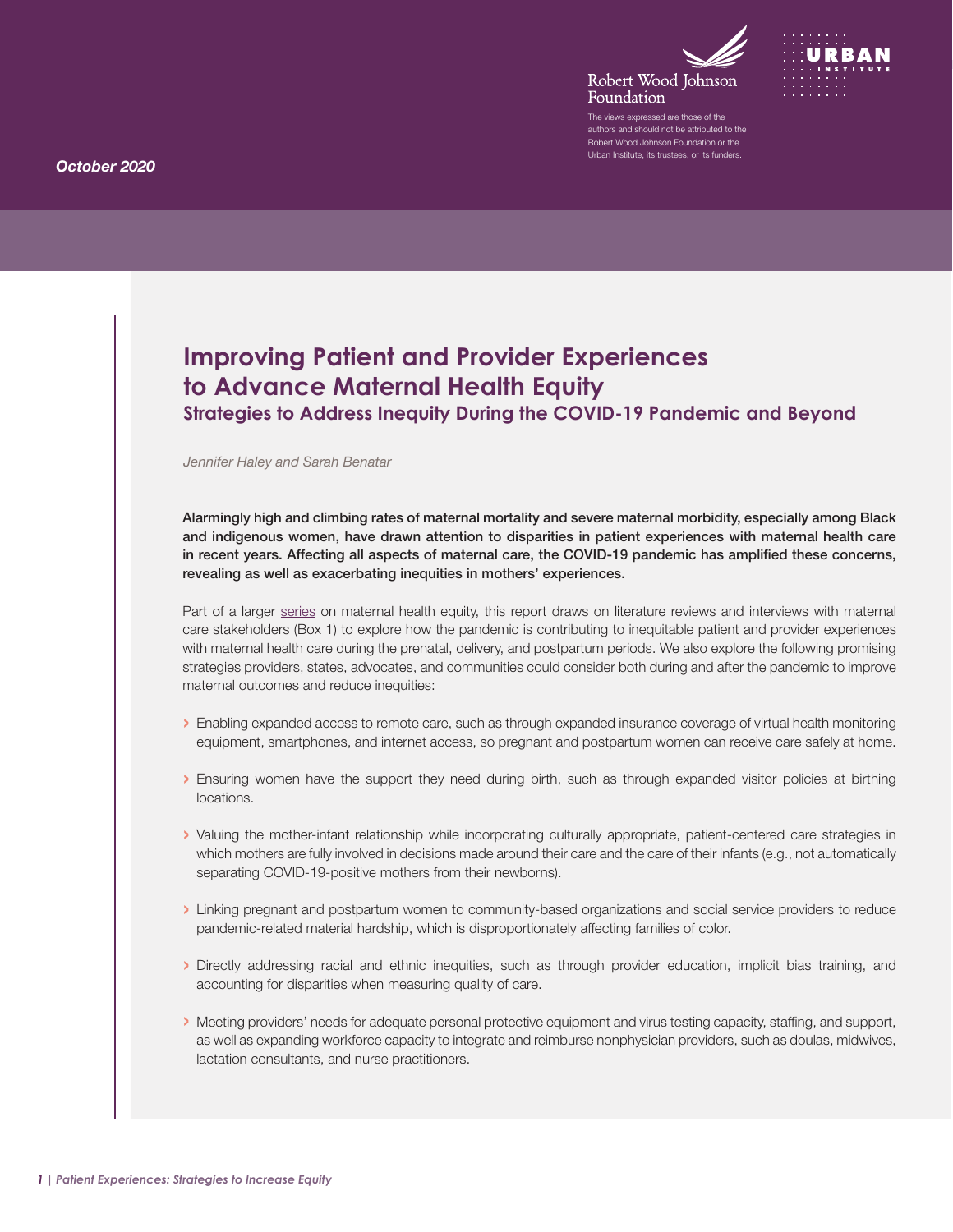# <span id="page-1-0"></span>*Inequities Before the Pandemic: Implications of Structural Racism for Access to and Quality of Care*

Before the COVID-19 pandemic, U.S. maternal morbidity and mortality was markedly higher than in other wealthy countries, and worsening. In the United States, about 700 women<sup>[1](#page-6-0)</sup> die from pregnancy-related causes each year during pregnancy or birth or within a year after—a rate that has nearly doubled in recent decades—and many more experience severe maternal morbidity.<sup>2-6</sup> Inequities persist in maternal outcomes, too; nationally, Black and American Indian/Alaska Native women are two to three times more likely to die from pregnancyrelated complications and are more likely to experience severe maternal complications compared with non-Hispanic white women, with even larger disparities in some states.<sup>6-[9](#page-6-0)</sup>

Systemic inequality affects both access to care and health care experiences among women of color, as manifest in their relatively low health insurance coverage rates, access to transportation, and geographic availability of care, as well as their socioeconomic disadvantages, higher rates of underlying chronic conditions, greater exposure to environmental hazards and violence, and greater likelihood of facing biased treatment when receiving care.5,9[–16](#page-6-0) Many Black women, for instance, report not being encouraged to make their own decisions about childbirth or not being believed when they report complications or pain[.5,15,17](#page-6-0) Though the drivers of racial and ethnic inequities in maternal care are numerous, providers' cultural competence, communication abilities, and implicit bias can affect the patient-clinician relationship and contribute to variation in health outcomes.<sup>11</sup> Other disparities, such as those related to socioeconomic status, immigration status, disability, sexual orientation, and geographic location (e.g., residency in rural or underserved areas), can contribute to inequitable patient experiences, especially for patients facing multiple disparities.<sup>15</sup>

Maternal health inequities have gained attention in recent years, leading policymakers to establish maternal mortality review committees and propose legislation to address disparities, including increasing implicit bias training to improve the dignity and respect with which women are treated.<sup>[18–20](#page-6-0)</sup> But, disparities in patient experiences persist and have implications for quality of care.<sup>9</sup> For instance, stakeholders we interviewed described the adverse consequences of underserved patients seeing different providers each time they access care, which can be especially harmful for women with risk factors for pregnancy complications or those with mental health challenges, who may particularly need to develop trust and rapport with providers.

#### **BOX 1. RESEARCH METHODS**

**In spring and summer 2020, we conducted individual and small-group interviews with 40 maternal health experts, perinatal care providers, consumer advocates, philanthropic funders, and frontline health workers serving pregnant women to identify and examine key concerns about maternal health equity and challenges raised by the pandemic. We also conducted, and periodically updated, a comprehensive scan of publicly available information on maternal health equity during the pandemic from national policy and research organizations, professional and provider trade organizations, and leading maternal and infant health advocacy groups. Our findings primarily reflect insights into and responses to the pandemic that emerged between March and September 2020.** 

**Because of social distancing requirements and the urgency of this topic during the pandemic, this analysis has some limitations. We could not interview mothers directly, and though we interviewed provider and advocate stakeholders, we recognize they do not represent mothers' viewpoints. In addition, our interviewees were predominantly on the East Coast, but we acknowledge community needs and realities differ by location and understand the importance of authentic community voice, partnership, and engagement as solutions are developed, implemented, and evaluated.** 

**We center this work, part of the Urban Institute's larger Transforming Health and Health Care Systems project, around the Center for Social Inclusion's definition of racial equity:\* when "people, including people of color, are owners, planners, and decisionmakers in the systems that govern their lives" and society "[acknowledges and accounts for] past and current inequities and provides all people, particularly those most impacted by racial inequities, the infrastructure needed to thrive."**

\* What is racial equity? Center for Social Inclusion website. [https://www.centerforsocialinclusion.org/our-work/what-is-racial-equity/.](https://www.centerforsocialinclusion.org/our-work/what-is-racial-equity/) Accessed October 19, 2020.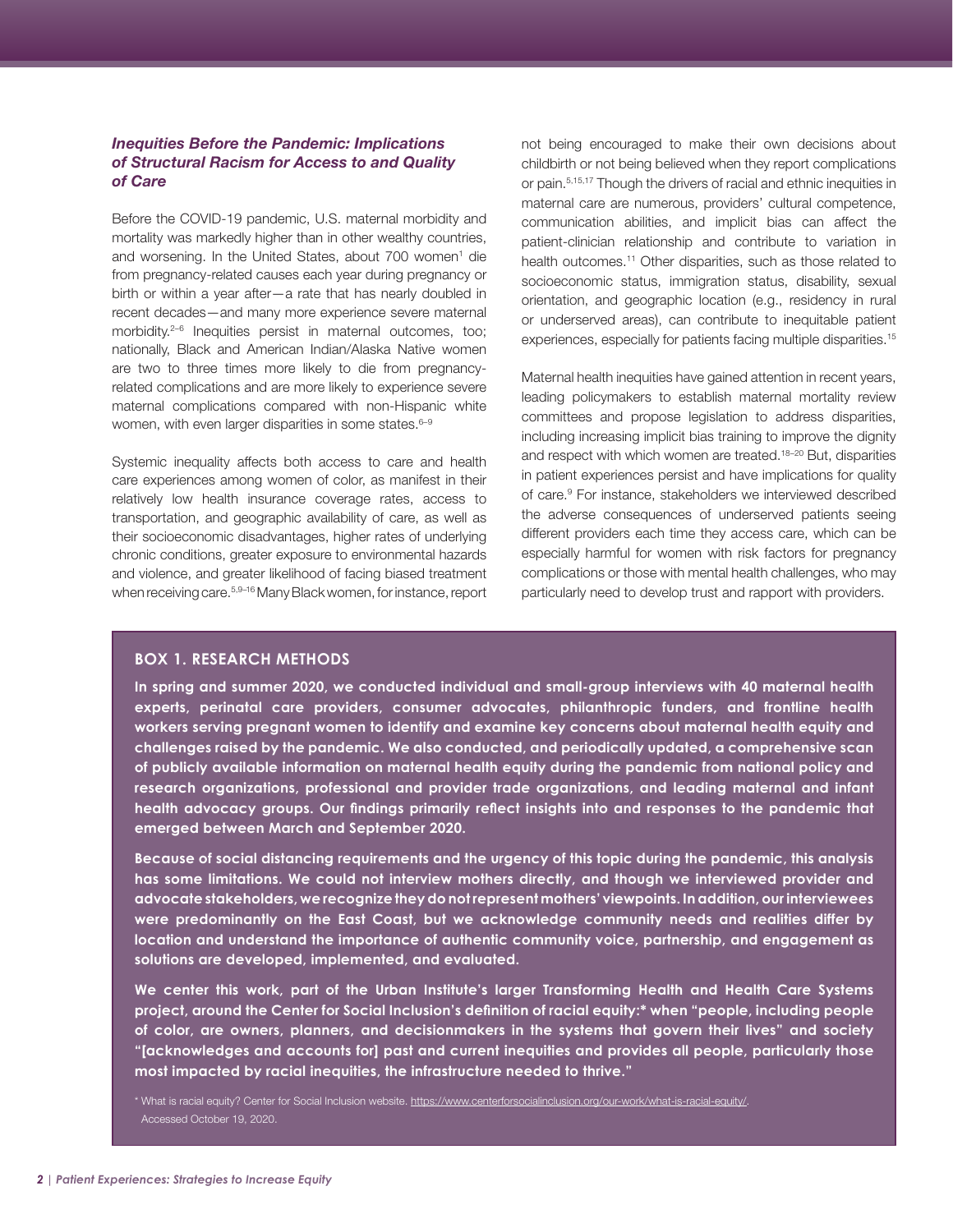### <span id="page-2-0"></span>*Inequities Exacerbated by the Pandemic: Separation Worsening Patient Experiences*

The pandemic has revealed existing inequities even more starkly while likely exacerbating them. Recent evidence suggests pregnant women who contract the virus might be at greater risk for severe illness than nonpregnant women.<sup>21</sup> Moreover, emerging research on variation in virus exposure and incidence indicates health risks may be higher for pregnant women of color than other pregnant women.<sup>2,22</sup> Effects of the pandemic and resulting economic crisis, however, extend beyond medical concerns, increasing stress, anxiety, and financial insecurity while reducing community and family support that can affect all mothers, especially those already at risk of problematic experiences and poor outcomes[.23–25](#page-7-0) The available evidence indicates the pandemic is worsening inequities in several ways:

# › New health and economic problems are adding to burdens for mothers already at higher risk for maternal complications.

Existing disparities across racial and ethnic groups affect disease risk. People of color are more likely to have jobs with higher virus exposure (e.g., as essential workers, who must be present at work or lack paid-leave access) and to have underlying health conditions that can cause complications among those who contract COVID-19.[14,26,27](#page-7-0) And these same communities are also experiencing larger economic fallout: Black and Hispanic adults are more likely than white adults to report that the pandemic has affected their families' finances.[28,29](#page-7-0) These pandemic-related shifts are therefore disproportionately adding to the burdens for already marginalized and/or underserved women, contributing to the psychosocial, financial, and medical difficulties they are experiencing.23 In May 2020, about half of Black and Hispanic adults in families who lost work or income during the pandemic reported unmet needs for medical care due to concerns about costs or coronavirus exposure.[30](#page-7-0)

› Social distancing requirements mean mothers are increasingly separated from providers, infants, partners, advocates, support people, and other mothers during prenatal, delivery, and postpartum periods—with disproportionate effects on women of color.

The pandemic has necessitated converting many patientprovider interactions to telehealth. And though the shift to remote connection with providers can be positive for some patients, the physical separation from providers and support givers has been detrimental for others, according to stakeholders. Moreover, separation can disproportionately harm some mothers and/or add to existing barriers some mothers face, such as those who lack reliable internet service or access to necessary technology, have limited English

proficiency, are immigrants, are experiencing homelessness, or are already experiencing postpartum depression or other mental health challenges. Though most adults overall report owning smartphones, and rates are similar across racial and ethnic groups, gaps in broadband internet access at home and other disparities across groups remain (e.g., lower rates of smartphone access among Hispanic adults born outside the United States)[.31](#page-7-0) Moreover, unable to conduct face-to-face exams in a private setting, providers are reportedly struggling to build trust with patients and ensure they have a safe space to share their concerns—especially those related to other areas of their lives, like intimate partner violence. Adapting to pandemic routines can also mean missed opportunities to educate patients; to protect women from the virus and keep hospital capacity stable, hospital discharge after delivery may be earlier than usual and rushed, reducing access to postpartum recovery and infant care education, or may be too focused on health, especially for COVID-19-positive patients, with less attention to psychosocial needs.<sup>[25,32](#page-7-0)</sup>

In response to the pandemic, some hospitals have begun separating some mothers who have COVID-19 or related symptoms from their infants.<sup>33</sup> Given that research has documented the importance of skin-to-skin contact after birth, which affects bonding and breastfeeding in the longer term,<sup>34</sup> such policies undermine mothers' and infants' health. They also exacerbate existing disparities. For example, policies that penalize mothers with substance use disorder disproportionately affect mothers of color.<sup>35</sup> And if separation policies vary by hospitals' COVID-19 testing infrastructures, existing disparities in maternal risks across hospitals could widen.<sup>[9,36](#page-7-0)</sup>

Given the importance of continuous support during labor, 37 visitor restrictions that exclude labor support people, partners, and advocates (e.g., restrictions to just one visitor or only allowing partners to be present if they sign a release form) could especially worsen outcomes for Black mothers. Because Black mothers are already more likely to experience discrimination or report feeling mistreated, having supportive advocates during labor and delivery is critical.<sup>5,15,17,38</sup> Providers we interviewed also expressed concerns about the effects of visitor restrictions on women who are immigrants or do not speak English, who may be more likely to rely on family support both during birth and postpartum.

#### › Providers have inadequate resources, affecting their experiences and their abilities to provide care.

Providers reported that budget and personnel shifts to cover needs for patients with COVID-19 can reduce maternity care resources. Inadequate supplies—personal protective equipment, testing for in-person staff, and telehealth equipment and child care for staff working from home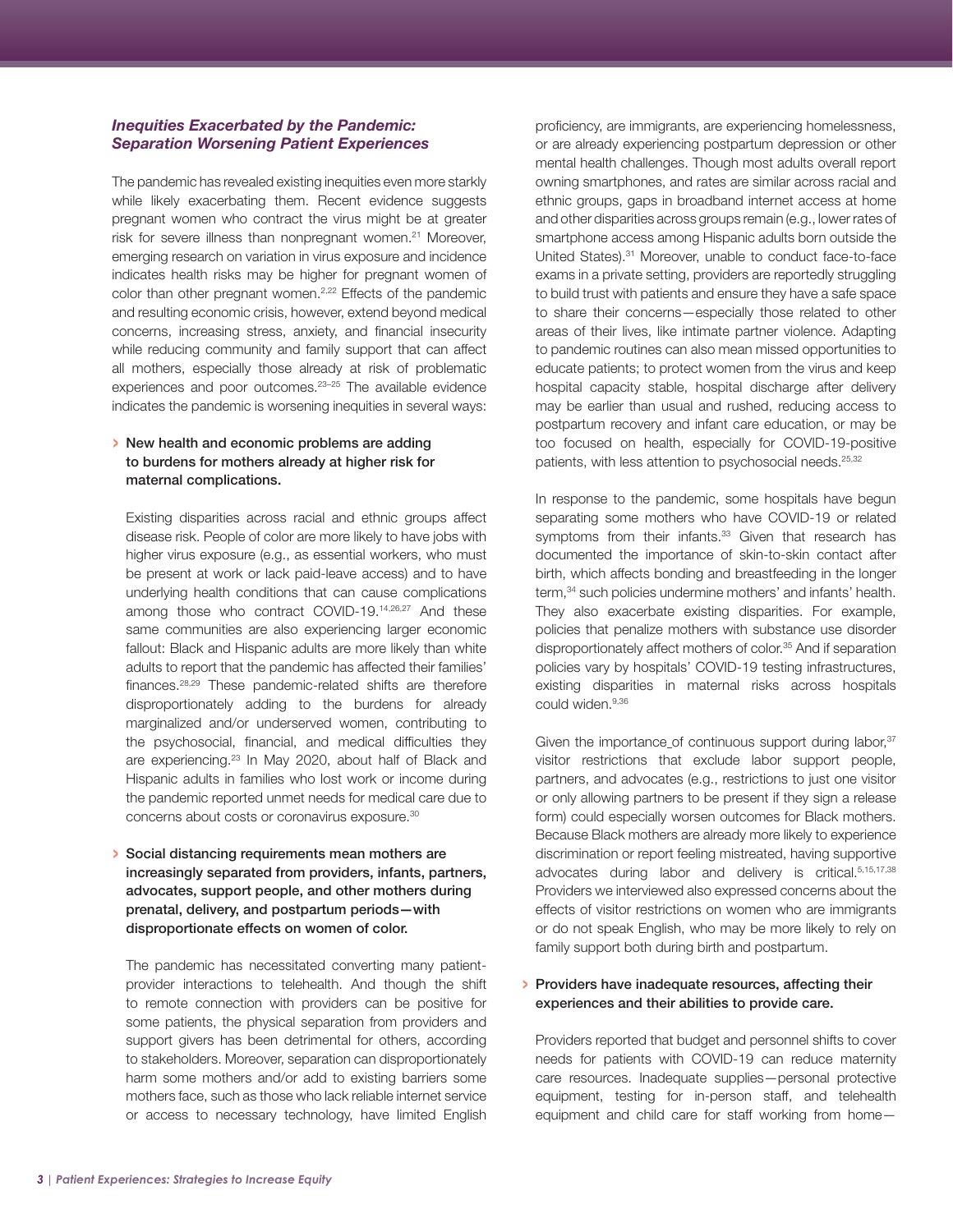<span id="page-3-0"></span>both reduce providers' productivity and morale and increase infection risks for patients, providers, and providers' families and other contacts.5,32 Providers' stress and trauma have increased during this period, and these challenges may be even greater for Black practitioners.<sup>24,32,39</sup>

Stakeholders also indicated that staffing problems during the pandemic have also laid bare existing provider shortages. Some providers described not feeling safe providing care under current conditions without adequate staffing. And though some workforce challenges can be solved more easily now because of relaxed rules regarding nonphysician providers or licensing,[40,41](#page-7-0) challenges could grow if these rules are rescinded when the crisis ends. And without federal financial aid, the viability of maternity care practices may also be threatened.<sup>42</sup>

# *Emerging Solutions to Address Inequities: Fostering Connections*

Our research identified several strategies that providers, states, advocates, and communities could consider to help reduce inequities in maternal care patients' and providers' experiences. No one strategy can fully address existing inequities, but with forethought and coordination, the following could support meaningful improvement:

› Health systems, payers, and providers could work together to ensure mothers remain connected to their care providers and other supports during and after the crisis, relieving pressures both related to and predating the public health emergency.

As patient-provider interactions are increasingly conducted virtually, patients could be better connected to providers. Pregnant and postpartum women may need to conduct some health monitoring at home, which would require ensuring that insurance coverage pays for the necessary equipment and related services, patients know how to use them, and internet access is widely available. Our research identified some initiatives to maintain connection, including virtual tools like the Babyscripts app, which links home monitoring with providers, the Shades of Blue Project,<sup>[43](#page-7-0)</sup> which provides online mental health support to mothers of color, and Penn Medicine's Healing at Home program, which offers support after hospital discharge.<sup>[44](#page-8-0)</sup> Interviewees also suggested ways communities can help, such as through providing adequate internet access in underserved areas. Combining at-home monitoring with patient education and provider engagement can improve care, especially for women who may already be underserved in maternal health care settings or face access challenges, such as those living in rural areas. Developing robust systems for remote care could have positive implications for health care access even after the pandemic.

Hospitals and other birthing locations could also expand visitor policies to allow partners, doulas, and other people who support women to be present during labor. Executive orders in states such as Michigan, New York, and Oregon have deemed support people essential for laboring mothers, 41 and a recent New Jersey law, S. 2394, requires hospitals to permit a pregnant woman at least one support person during childbirth. The American College of Obstetricians and Gynecologists recognizes such policies can specifically benefit communities who historically face more mistreatment when receiving care:<sup>45</sup> "Labor, delivery, and postpartum support may be especially important to improve outcomes for individuals from communities traditionally underserved or mistreated or harmed within the health care system. In considering visitation policies, institutions should be mindful of how restrictions might differentially and negatively affect these communities, which in many areas are also disproportionately affected by COVID-19."

Connecting mothers with their social networks or with other mothers facing similar challenges could also improve their experiences before, during, and after delivery. Financing devices for virtual social connectedness could help support mothers during delivery if support people cannot be physically present, and virtual prenatal or postpartum groups could not only help with treatment but reduce isolation caused by social distancing.<sup>5</sup> Models for patient care, such as CenteringPregnancy, can improve patient experiences, address isolation, and reduce disparities, 46,47 but only nine state Medicaid programs covered group prenatal care programs in 2019.[48](#page-8-0) For programs that can be conducted virtually during the pandemic, including such benefits in Medicaid could improve patients' access and experiences.

The Centers for Disease Control and Prevention has also provided new guidance discouraging automatic separation of mothers with COVID-19 from their infants, calling for a [mutual decision](https://www.youtube.com/watch?v=uMy9GBHePd8) between the family and providers that considers the mother's and infant's clinical condition, breastfeeding plans, facility capacity, and plans for infection control[.24,49](#page-8-0) Hospitals and other birth settings could adopt this new guidance to help preserve patient autonomy and foster bonding and attachment at birth.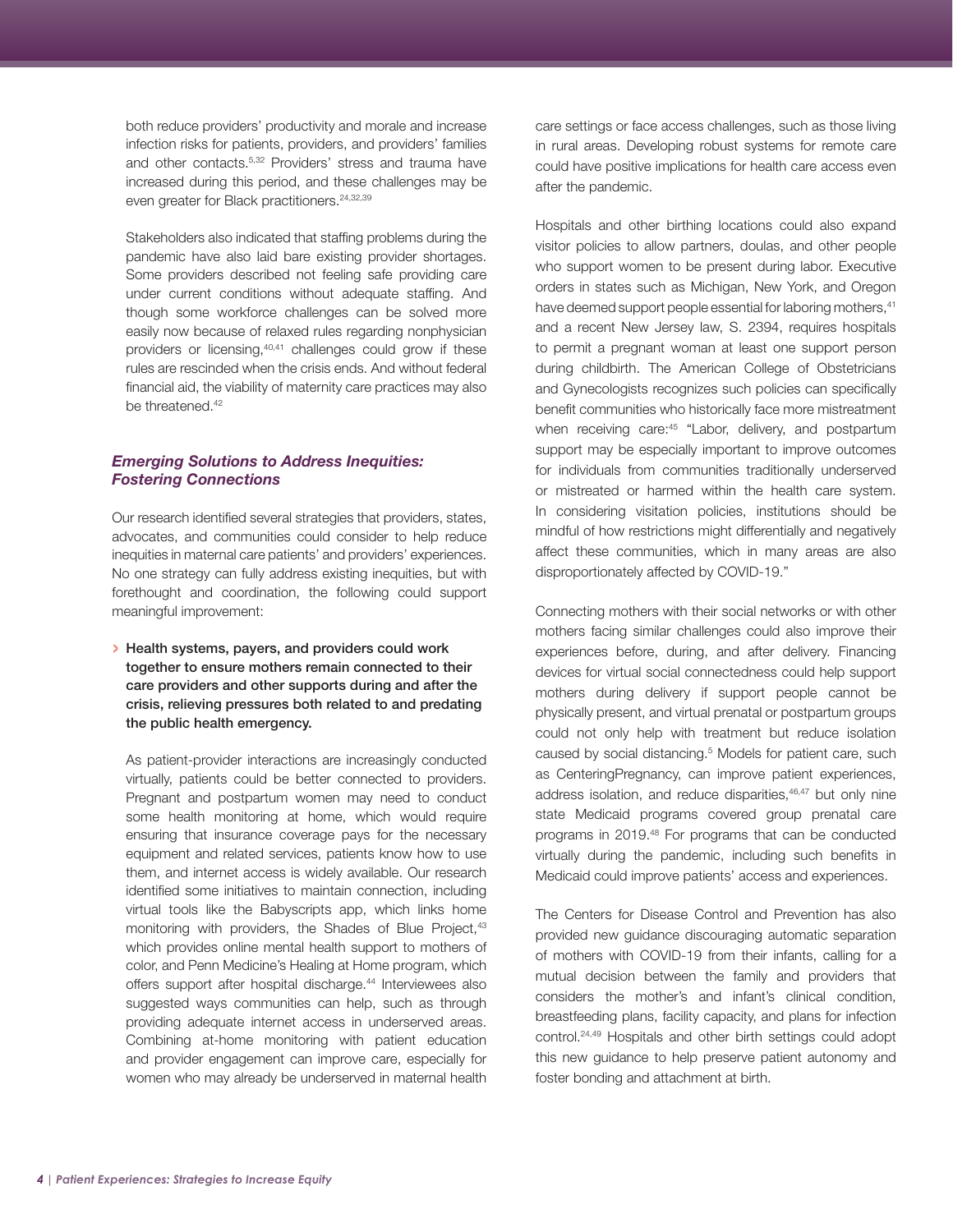# <span id="page-4-0"></span>› Hospitals, health systems, and managed-care organizations could cultivate improved patientprovider relationships by meeting providers' needs and promoting practices that prioritize respectful care of and shared decisionmaking with patients.

Giving both patients and provider staff the tools they need to make informed decisions together, including sound scientific advice, is more important now than ever. And improving patient-provider communication, such as through shared decisionmaking, helps center the patient and reduce inequities.<sup>11</sup> A toolkit by Black Mamas Matter Alliance, a national organization promoting Black mothers' health, rights, and justice, suggests additional ways for clinicians to enhance communication and education: "Tools like patient decision aids, patient-centered birthing plans, clinical conversation guides, and the participation of doulas or patient advocates may help. Providers may also need additional training to meaningfully obtain consent, especially where power differences between a woman and her provider are substantial."[50](#page-8-0)

Moreover, interviewees reported the need to give provider staff what they need to work safely, such as a sufficient supply of protective gear. Supporting clinicians through adequate staffing and stress-management support would improve their abilities to care for patients and maintain their own health and well-being under challenging and changing conditions.32

› Policymakers, health systems, foundations, and communities could improve connections to supportive services provided by community-based organizations and social service providers to reduce the stresses and material hardship many pregnant and postpartum mothers experience.

With large socioeconomic disparities in social determinants of health (e.g., neighborhood safety and access to housing, food, and transportation), screening mothers for social needs and connecting them with local social service providers could reduce material hardship and ameliorate economic inequities—especially as needs grow from the pandemic and associated recession.<sup>15,51,52</sup> Stakeholders we interviewed recommended strategies to reach mothers and inform them about available resources, such as using social media to inform families of events where needed items (e.g., diapers) are distributed, during which families could learn about other available resources. And such events can not only address material needs but unique social needs arising from isolation, too.

Providers and other stakeholders reported that they have expanded their efforts to learn more about social service resources in their communities because of the pandemic, which will also serve their patients after the crisis. They also reported that diverse institutions, including public, academic, and nonprofit organizations, have been working together more closely. But to serve their communities, social service providers require adequate staffing and funding, attention to staff safety, and virtual accessibility.

Policymakers, health systems, and providers could work to develop stronger, more formal connections between health and community-based social service systems to better address social determinants of health and reduce the stresses pregnant and postpartum women face. Legislation may be needed to advance such goals: a coalition of health care professionals and patient advocates recently recommended that Congress consider promoting increased access to nonclinical supports, such as peer supporters, lactation consultants, and social workers, especially among women of color and those with public insurance coverage.<sup>53</sup>

### › Governments, health systems, and hospitals could require implicit bias and other training and commit to a "culture of equity."

Our interviews and literature review revealed multiple steps providers, governments, and payers could take to directly address racial and ethnic inequities in patient experiences with maternal health care and thereby promote a culture of equity. Sources suggested health systems could promote and implement implicit bias training to educate providers about disparities, which payers could reimburse as an administrative cost; build stronger public-private partnerships; use quality-of-care measures that account for disparities; and promote clear, straightforward messages about the role of structural racism in patients' experiences and the importance of a culture of equity.<sup>9,11,14,15,26,52</sup>

Some state and local governments have increased efforts to address racial disparities and target resources to groups most at risk during the pandemic: The governor of Michigan established the Michigan Coronavirus Task Force on Racial Disparities and expanded implicit bias training in the state's medical schools.[54,55](#page-8-0) And San Francisco's Abundant Birth Project pilot is a public-private partnership aiming to reduce preterm births among Black and Pacific Islander communities through direct payments to mothers during the prenatal and postpartum periods[.56](#page-8-0) Stakeholders also reported greater awareness and attention to inequities among those working in maternal health care, with some reporting acting to directly address racial inequities for the first time.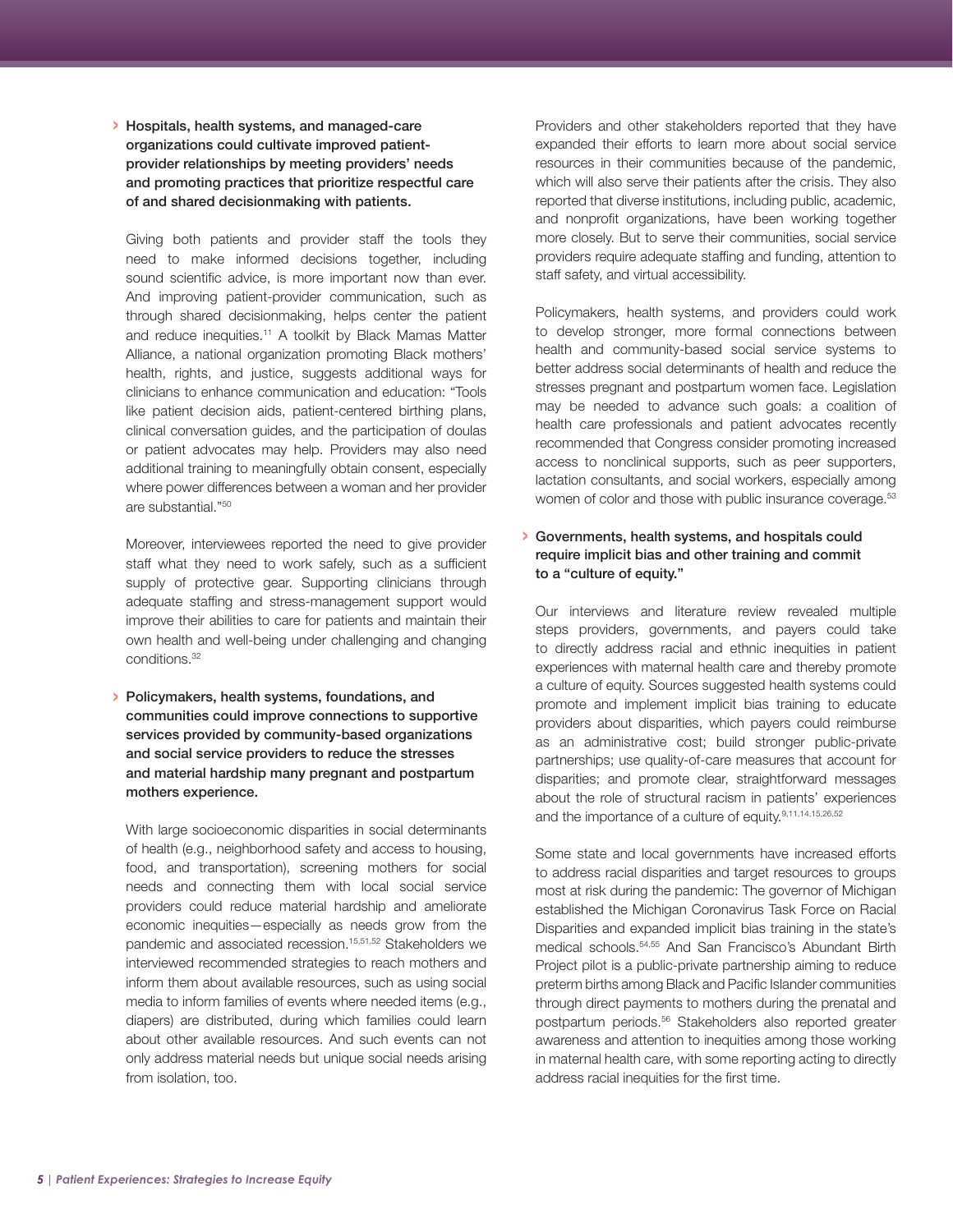### <span id="page-5-0"></span>› Payers, such as state Medicaid programs, could increase workforce capacity to integrate and reimburse nonphysician providers, including doulas, midwives, lactation consultants, and nurse practitioners.

Expanding workforce capacity to include more nonphysician providers could expand access to care, especially in light of budget cuts and staff reductions during the crisis. This could also potentially increase workforce diversity, which could help build patient-provider trust. For instance, some Black midwifery practices report growing interest from Black patients during the pandemic.<sup>[57](#page-8-0)</sup> Such patient-centered provider options can increase support for women, improve their birth experiences and outcomes overall, and help reduce inequity.[58](#page-8-0)

To address maternity care provider shortages and maximize positive outcomes for mothers,<sup>38</sup> more states could follow the lead of states such as Maine, New Jersey, New York, Pennsylvania, Tennessee, and Texas, which have tried to address maternity care shortages through midwifery expansions.<sup>41</sup> As of 2019, only [six](https://www.macpac.gov/publication/inventory-of-state-level-medicaid-policies-programs-and-initiatives-to-improve-maternity-care-and-outcomes/) states covered doulas in Medicaid,<sup>48</sup> but additional states are expanding such coverage during the pandemic,<sup>54</sup> which could increase doula access among low-income women. States could also choose to maintain expanded coverage of nonphysician providers after the pandemic, which would give patients more autonomy and choice to select the caregivers and settings most appropriate for them. Hospitals could also consider employing staff doulas to increase access to labor support.<sup>32</sup>

However, expanding workforce capacity also presents new challenges regarding integration of care across providers; as one key informant explained, challenges transferring care plans and medical records between hospital and nonhospital systems have exposed weaknesses in care coordination, despite collegial relationships between various groups of providers. Policymakers could also take several steps to improve access to out-of-hospital births for low-risk deliveries, which could both reduce virus risks for women and their infants and lessen burdens on hospital systems.<sup>[59](#page-8-0)</sup>

# *Moving Forward*

Existing inequities in maternal care experiences have been highlighted and likely exacerbated during the COVID-19 pandemic, disproportionately harming women already at risk of worse maternal outcomes. Because most maternal deaths are considered preventable,<sup>6</sup> efforts to improve patient experiences could increase quality of care, improve outcomes, and reduce inequities. Stakeholders we spoke with identified several emerging solutions that could be implemented now by governments, health systems, providers, and payers: fostering better connections with providers and support people throughout pregnancy, during labor, and after delivery; incorporating shared decisionmaking opportunities; and connecting mothers with social service resources in their communities. Other more long-term priorities include improving provider education and diversifying the perinatal workforce. At a minimum, more work is needed to establish the specific practice, policy, or administrative steps necessary to sustainably support any of the proposed strategies. Moreover, given that staffing, funding, and implementing needed changes will add to states' already strained budgets, improving maternal health equity will require sustained commitment from policymakers and other stakeholders.

Medicaid, in particular, could play a significant role in addressing inequities and improving outcomes for mothers and infants, because it pays for nearly half of all U.S. births, including more than  $6$  in 10 births among Black mothers.  $60,61$ State Medicaid coverage of joint mother-baby models of prenatal and postpartum care or doula services could help mitigate disparities by providing care that is patient centered, supportive, and culturally appropriate.<sup>61,62</sup> But, federal action could also be critical. For instance, pregnancy-related Medicaid coverage, which typically expires 60 days after delivery, has been temporarily extended through the public health emergency period under the Families First Coronavirus Response Act, but this extension will end when the emergency period expires. Thus, adoption of a 12-month postpartum Medicaid extension, already under consideration by Congress (and in several states), could close coverage gaps among new mothers, especially because Black and Hispanic new mothers are more likely to be uninsured than white new mothers.<sup>13,63</sup> Adoption of other federal legislation, such as the Black Maternal Health Momnibus Act of 2020 (H.R. 6142) and the Maternal Health Quality Improvement Act of 2019 (H.R. 4995), could help reduce disparities and improve outcomes[.53,64](#page-8-0)

Healthy People, part of the U.S. Department of Health and Human Services, defines health equity as the "attainment of the highest level of health for all people" and asserts that achieving it "requires valuing everyone equally with focused and ongoing societal efforts to address avoidable inequalities, historical and contemporary injustices, and the elimination of health and health care disparities.["65](#page-8-0) Though health equity in maternal care has not been reached in 2020, the pandemic has highlighted the need to ensure all mothers and infants can thrive.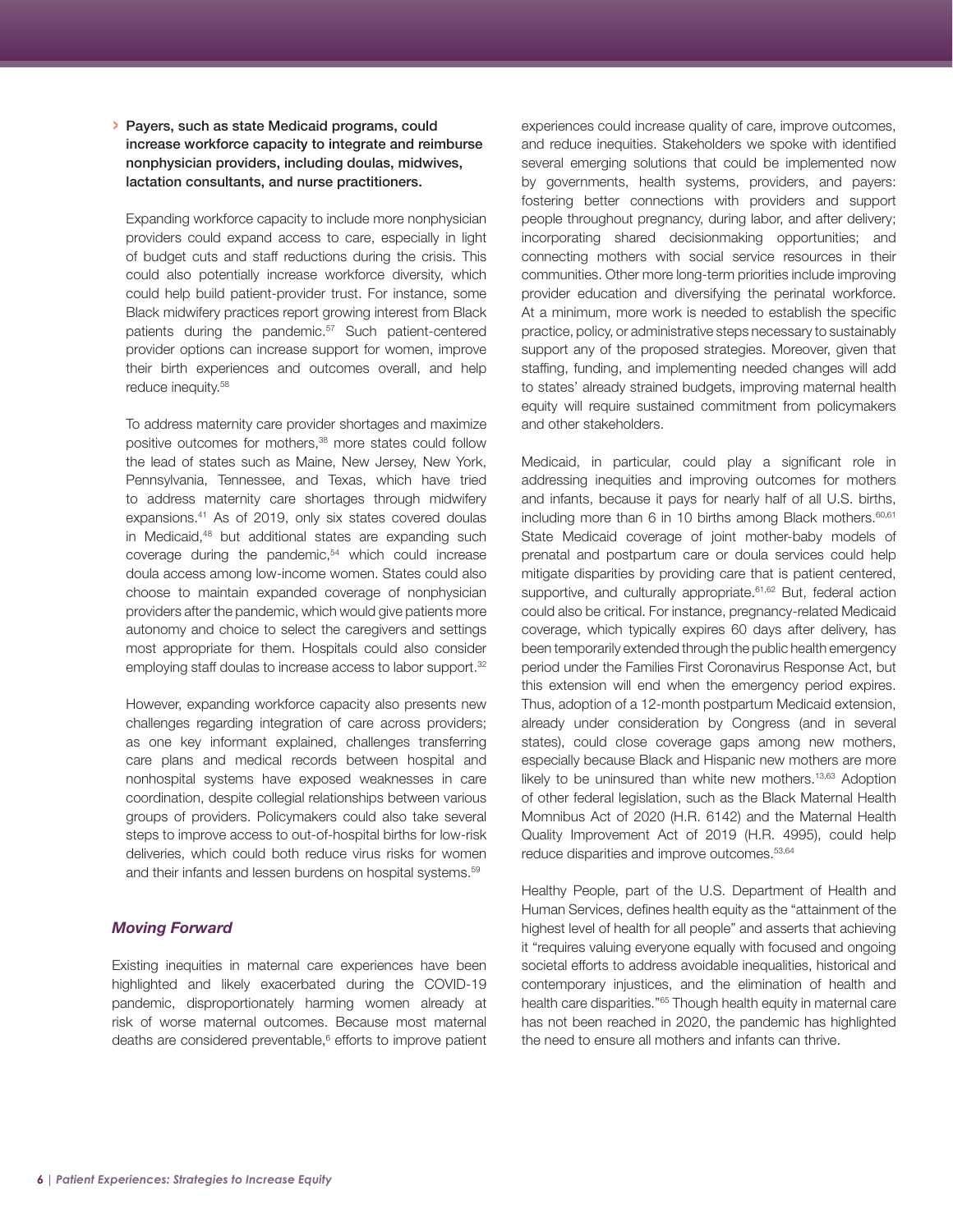# <span id="page-6-0"></span>**References**

- [1](#page-1-0) We recognize some people who become pregnant and give birth do not identify as women. In this brief, we use "women" and "mothers" as shorthand for all people who might need pregnancy, birth, and postpartum care. "Maternal care" includes these services and anyone requiring them.
- [2](#page-1-0) Severe maternal morbidity in the United States. Centers for Disease Control and Prevention website. [https://www.cdc.gov/reproductivehealth/](https://www.cdc.gov/reproductivehealth/maternalinfanthealth/severematernalmorbidity.html) [maternalinfanthealth/severematernalmorbidity.html.](https://www.cdc.gov/reproductivehealth/maternalinfanthealth/severematernalmorbidity.html) Updated January 31, 2020. Accessed October 20, 2020.
- 3 Pregnancy mortality surveillance system. Centers for Disease Control and Prevention website. [https://www.cdc.gov/reproductivehealth/maternal-mortality/](https://www.cdc.gov/reproductivehealth/maternal-mortality/pregnancy-mortality-surveillance-system.htm) [pregnancy-mortality-surveillance-system.htm.](https://www.cdc.gov/reproductivehealth/maternal-mortality/pregnancy-mortality-surveillance-system.htm) Updated February 4, 2020. Accessed October 20, 2020.
- 4 MacDorman MF, Declercq E, Cabral H, Morton C. Is the United States maternal mortality rate increasing? Disentangling trends from measurement issues. *Obstetrics and Gynecology* 2016;128(3):447–55. [https://dx.doi.org/10.1097%2FAOG.0000000000001556.](https://dx.doi.org/10.1097%2FAOG.0000000000001556) Published September 1, 2016. Accessed October 20, 2020.
- 5 McLemore MR. (2020). *COVID-19 Is No Reason to Abandon Pregnant People*. *Scientific American*. [https://blogs.scientificamerican.com/observations/](https://blogs.scientificamerican.com/observations/covid-19-is-no-reason-to-abandon-pregnant-people/) [covid-19-is-no-reason-to-abandon-pregnant-people/.](https://blogs.scientificamerican.com/observations/covid-19-is-no-reason-to-abandon-pregnant-people/)
- Petersen EE, Davis NL, Goodman D, et al. Vital signs: Pregnancy-related deaths, United States, 2011-2015, and strategies for prevention, 13 states, 2013–2017. *Morbidity and Mortality Weekly Report* 2019;68(18):423–29. [http://dx.doi.org/10.15585/mmwr.mm6818e1external.](http://dx.doi.org/10.15585/mmwr.mm6818e1external) Published May 10, 2019. Accessed October 20, 2020.
- 7 Tracking data on COVID-19 during pregnancy can protect pregnant women and their babies. Centers for Disease Control and Prevention website. [https://](https://www.cdc.gov/coronavirus/2019-ncov/cases-updates/special-populations/pregnancy-data-on-covid-19.html) [www.cdc.gov/coronavirus/2019-ncov/cases-updates/special-populations/pregnancy-data-on-covid-19.html](https://www.cdc.gov/coronavirus/2019-ncov/cases-updates/special-populations/pregnancy-data-on-covid-19.html). Updated October 15, 2020. Accessed October 20, 2020.
- 8 Creanga AA, Bateman BT, Kuklina EV, Callaghan WM. Racial and ethnic disparities in severe maternal morbidity: A multistate analysis, 2008–2010. *American Journal of Obstetrics and Gynecology* 2014;210(5):435.e1–435.e8. [https://doi.org/10.1016/j.ajog.2013.11.039.](https://doi.org/10.1016/j.ajog.2013.11.039) Published May 1, 2014. Accessed October 20, 2020.
- [9](#page-1-0) Howell EA. Reducing disparities in severe maternal morbidity and mortality. *Clinical Obstetrics and Gynecology* 2018;61(2):387–99. [https://dx.doi.](https://dx.doi.org/10.1097%2FGRF.0000000000000349) [org/10.1097%2FGRF.0000000000000349](https://dx.doi.org/10.1097%2FGRF.0000000000000349). Published June 2018. Accessed October 20, 2020.
- 10 Glass K. When maternity wards in Black neighborhoods disappear. *New York Times*. May 5, 2020. [https://www.nytimes.com/2020/05/05/parenting/](https://www.nytimes.com/2020/05/05/parenting/coronavirus-black-maternal-mortality.html?referringSource=articleShare) [coronavirus-black-maternal-mortality.html?referringSource=articleShare.](https://www.nytimes.com/2020/05/05/parenting/coronavirus-black-maternal-mortality.html?referringSource=articleShare) Accessed October 20, 2020.
- 11 Howell EA, Ahmed ZN. Eight steps for narrowing the maternal health disparity gap. *Contemporary OB/GYN* 2019;64(1):30–36. [https://www.](https://www.contemporaryobgyn.net/view/eight-steps-narrowing-maternal-health-disparity-gap) [contemporaryobgyn.net/view/eight-steps-narrowing-maternal-health-disparity-gap.](https://www.contemporaryobgyn.net/view/eight-steps-narrowing-maternal-health-disparity-gap) Published January 16, 2019. Accessed October 20, 2020.
- 12 Hung P, Henning-Smith CE, Casey MM, Kozhimannil MB. Access to obstetric services in rural counties still declining, with 9 percent losing services, 2004–14. *Health Affairs* 2017;36(9):1663–71. [https://doi.org/10.1377/hlthaff.2017.0338.](https://doi.org/10.1377/hlthaff.2017.0338) Published September 2017. Accessed October 20, 2020.
- 13 Johnston EM, McMorrow S, Thomas T, Kenney GM. Racial disparities in uninsurance among new mothers following the Affordable Care Act. Urban Institute. 2020. <https://www.urban.org/research/publication/racial-disparities-uninsurance-among-new-mothers-following-affordable-care-act>. Published July 22, 2019. Accessed October 20, 2020.
- 14 Keating K, Murphey D, Daily S, Ryberg R, and Laurore J. *Maternal and Child Health Inequities Emerge Even Before Birth: State of Babies Yearbook 2020*. Washington: ZERO TO THREE; 2020. [https://stateofbabies.org/wp-content/uploads/2020/06/Maternal-and-Child-Health-Inequities-Emerge-Even-Before-](https://stateofbabies.org/wp-content/uploads/2020/06/Maternal-and-Child-Health-Inequities-Emerge-Even-Before-Birth.pdf)[Birth.pdf.](https://stateofbabies.org/wp-content/uploads/2020/06/Maternal-and-Child-Health-Inequities-Emerge-Even-Before-Birth.pdf) Accessed October 16, 2020.
- 15 Taylor J, Novoa C, Hamm K, Phadke S. *Eliminating Racial Disparities in Maternal and Infant Mortality*. Washington: Center for American Progress; 2019. <https://www.americanprogress.org/issues/women/reports/2019/05/02/469186/eliminating-racial-disparities-maternal-infant-mortality/>. Accessed October 20, 2020.
- [16](#page-1-0) Labor and delivery unit closures in rural New Hampshire. Urban Institute website. [https://www.urban.org/policy-centers/health-policy-center/projects/labor](https://www.urban.org/policy-centers/health-policy-center/projects/labor-and-delivery-unit-closures-rural-new-hampshire)[and-delivery-unit-closures-rural-new-hampshire](https://www.urban.org/policy-centers/health-policy-center/projects/labor-and-delivery-unit-closures-rural-new-hampshire). Accessed October 20, 2020.
- [17](#page-1-0) National Partnership for Women and Families. Listening to Black mothers in California. 2018. [https://www.nationalpartnership.org/our-work/resources/](https://www.nationalpartnership.org/our-work/resources/health-care/maternity/listening-to-black-mothers-in-california.pdf) [health-care/maternity/listening-to-black-mothers-in-california.pdf.](https://www.nationalpartnership.org/our-work/resources/health-care/maternity/listening-to-black-mothers-in-california.pdf) Published September 2018. Accessed October 20, 2020.
- [18](#page-1-0) Association of State and Territorial Health Officials staff. (2020). States Tackle the Climbing Maternal Mortality Rate in the U.S. [https://www.astho.org/](https://www.astho.org/StatePublicHealth/States-Tackle-Climbing-Maternal-Mortality-Rate-in-the-US/03-18-20/) [StatePublicHealth/States-Tackle-Climbing-Maternal-Mortality-Rate-in-the-US/03-18-20/.](https://www.astho.org/StatePublicHealth/States-Tackle-Climbing-Maternal-Mortality-Rate-in-the-US/03-18-20/)
- 19 Kozhimannil KB, Hernandez E, Mendez DD, Chapple-McGruder T. (2019). *Beyond the Preventing Maternal Deaths Act: Implementation and Further Policy Change*. *Health Affairs Blog*. [https://www.healthaffairs.org/do/10.1377/hblog20190130.914004/full/.](https://www.healthaffairs.org/do/10.1377/hblog20190130.914004/full/)
- [20](#page-1-0) [California Dignity in Pregnancy and Childbirth Act](https://leginfo.legislature.ca.gov/faces/billNavClient.xhtml?bill_id=201920200SB464), S. 464 (2019-20).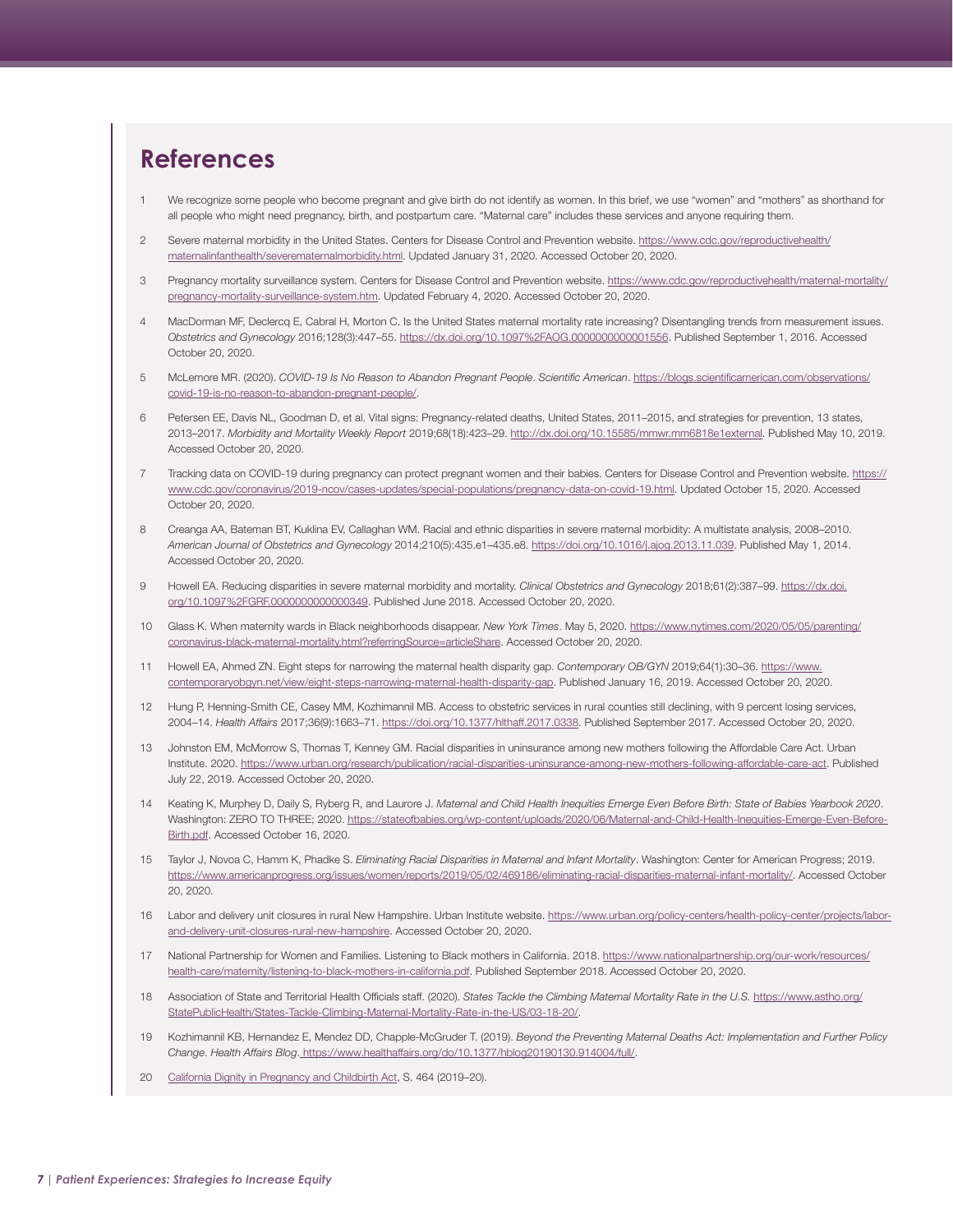- <span id="page-7-0"></span>[21](#page-2-0) Ellington S, Strid P, Tong VT, et al. Characteristics of women of reproductive age with laboratory-confirmed SARS-CoV-2 infection by pregnancy status -United States, January 22–June 7, 2020. *Morbidity and Mortality Weekly Report* 2020;69(25):769–75. [https://www.cdc.gov/mmwr/volumes/69/wr/pdfs/](https://www.cdc.gov/mmwr/volumes/69/wr/pdfs/mm6925a1-H.pdf) [mm6925a1-H.pdf](https://www.cdc.gov/mmwr/volumes/69/wr/pdfs/mm6925a1-H.pdf). Published June 26, 2020. Accessed October 20, 2020.
- [22](#page-2-0) Flannery DD, Gouma S, Dhudasia MB, et al. SARS-CoV-2 seroprevalence among parturient women in Philadelphia. *Science Immunology* 2020;5(49):eabd5709.<https://doi.org/10.1126/sciimmunol.abd5709>. Published July 29, 2020. Accessed October 20, 2020.
- [23](#page-2-0) Kotlar B. (2020). *Amidst the COVID-19 Pandemic, We Must Remember Maternal Health*. Maternal Health Task Force. [https://www.mhtf.org/2020/04/18/](https://www.mhtf.org/2020/04/18/amidst-the-covid-19-pandemic-we-must-remember-maternal-health) [amidst-the-covid-19-pandemic-we-must-remember-maternal-health](https://www.mhtf.org/2020/04/18/amidst-the-covid-19-pandemic-we-must-remember-maternal-health).
- 24 Black maternal health and the U.S. COVID-19 response. Black Mamas Matter Alliance website. [https://blackmamasmatter.org/event/black-maternal-health](https://blackmamasmatter.org/event/black-maternal-health-and-the-u-s-covid-19-response/)[and-the-u-s-covid-19-response/](https://blackmamasmatter.org/event/black-maternal-health-and-the-u-s-covid-19-response/). April 13, 2020. Accessed October 22, 2020.
- [25](#page-2-0) Martin N. What coronavirus means for pregnancy, and other things new and expecting mothers should know. *ProPublica*. March 19, 2020. [https://www.](https://www.propublica.org/article/coronavirus-and-pregnancy-expecting-mothers-q-and-a) [propublica.org/article/coronavirus-and-pregnancy-expecting-mothers-q-and-a](https://www.propublica.org/article/coronavirus-and-pregnancy-expecting-mothers-q-and-a). Accessed October 20, 2020.
- [26](#page-2-0) ACOG briefs Congress on intersection of COVID-19 and maternal mortality. American College of Obstetrics and Gynecology website. [https://www.acog.](https://www.acog.org/news/news-articles/2020/05/acog-briefs-congress-on-intersection-of-covid-19-and-maternal-mortality) [org/news/news-articles/2020/05/acog-briefs-congress-on-intersection-of-covid-19-and-maternal-mortality.](https://www.acog.org/news/news-articles/2020/05/acog-briefs-congress-on-intersection-of-covid-19-and-maternal-mortality) Published May 8, 2020. Accessed October 16, 2020.
- [27](#page-2-0) Wen LS, Sadeghi NB. (2020). *Addressing Racial Health Disparities in the COVID-19 Pandemic: Immediate and Long-Term Policy Solutions*. *Health Affairs Blog*. [https://www.healthaffairs.org/do/10.1377/hblog20200716.620294/full/#.](https://www.healthaffairs.org/do/10.1377/hblog20200716.620294/full/)
- [28](#page-2-0) Brown S. (2020) *The COVID-19 Crisis Continues to Have Uneven Economic Impact by Race and Ethnicity*. Urban Institute. [https://www.urban.org/urban](https://www.urban.org/urban-wire/covid-19-crisis-continues-have-uneven-economic-impact-race-and-ethnicity)[wire/covid-19-crisis-continues-have-uneven-economic-impact-race-and-ethnicity](https://www.urban.org/urban-wire/covid-19-crisis-continues-have-uneven-economic-impact-race-and-ethnicity).
- [29](#page-2-0) Karpman M, Zuckerman S, Gonzalez D, Kenney GM. The COVID-19 pandemic is straining families' abilities to afford basic needs. Urban Institute. 2020. <https://www.urban.org/research/publication/covid-19-pandemic-straining-families-abilities-afford-basic-needs>. Published April 28, 2020. Accessed October 16, 2020.
- [30](#page-2-0) Gonzalez D, Zuckerman S, Kenney GM, Karpman M. Almost half of adults in families losing work during the pandemic avoided health care because of costs or COVID-19 concerns. Urban Institute. 2020. [https://www.urban.org/research/publication/almost-half-adults-families-losing-work-during-pandemic](https://www.urban.org/research/publication/almost-half-adults-families-losing-work-during-pandemic-avoided-health-care-because-costs-or-covid-19-concerns)[avoided-health-care-because-costs-or-covid-19-concerns](https://www.urban.org/research/publication/almost-half-adults-families-losing-work-during-pandemic-avoided-health-care-because-costs-or-covid-19-concerns). Published July 10, 2020. Accessed October 20, 2020.
- [31](#page-2-0) Perrin A, Turner E. (2019). *Smartphones Help Blacks, Hispanics Bridge Some—but Not All—Digital Gaps with Whites*. Pew Research Center. [https://www.](https://www.pewresearch.org/fact-tank/2019/08/20/smartphones-help-blacks-hispanics-bridge-some-but-not-all-digital-gaps-with-whites/) [pewresearch.org/fact-tank/2019/08/20/smartphones-help-blacks-hispanics-bridge-some-but-not-all-digital-gaps-with-whites/.](https://www.pewresearch.org/fact-tank/2019/08/20/smartphones-help-blacks-hispanics-bridge-some-but-not-all-digital-gaps-with-whites/)
- [32](#page-2-0) Hermann A, Fitelson EM, Bergink V. Meeting maternal mental health needs during the COVID-19 pandemic. *JAMA Psychiatry* 2020. [https://doi.](https://doi.org/10.1001/jamapsychiatry.2020.1947) [org/10.1001/jamapsychiatry.2020.1947](https://doi.org/10.1001/jamapsychiatry.2020.1947). Accessed October 20, 2020.
- [33](#page-2-0) Aleccia J, Ungar L. Born into a pandemic: Virus complicates births for moms and babies. *Kaiser Health News*. April 24, 2020. [https://khn.org/news/born](https://khn.org/news/born-into-a-pandemic-virus-complicates-births-for-moms-and-babies/)[into-a-pandemic-virus-complicates-births-for-moms-and-babies/.](https://khn.org/news/born-into-a-pandemic-virus-complicates-births-for-moms-and-babies/) Accessed October 26, 2020.
- [34](#page-2-0) Crenshaw J. Healthy birth practice #6: Keep mother and baby together—it's best for mother, baby, and breastfeeding. *Journal of Perinatal Education* 2014;23(4):211–17.<https://dx.doi.org/10.1891%2F1058-1243.23.4.211>. Accessed October 20, 2020.
- [35](#page-2-0) Women and the opioids epidemic: The need for a woman-centered response. National Women's Health Network website. [https://nwhn.org/women-and](https://nwhn.org/women-and-the-opioids-epidemic-the-need-for-a-woman-centered-response/)[the-opioids-epidemic-the-need-for-a-woman-centered-response/](https://nwhn.org/women-and-the-opioids-epidemic-the-need-for-a-woman-centered-response/). Accessed October 20, 2020.
- [36](#page-2-0) Howell EA, Egorova N, Balbierz A, Zeitlin J, Hebert PL. Black-white differences in severe maternal morbidity and site of care. *American Journal of Obstetrics and Gynecology* 2016;214(1):122.e1–122.e7. [https://doi.org/10.1016/j.ajog.2015.08.019.](https://doi.org/10.1016/j.ajog.2015.08.019) Published January 1, 2016. Accessed October 20, 2020.
- [37](#page-2-0) Bohren MA, Hofmeyr GJ, Sakala C, Fukuzawa RK, Cuthbert A. Continuous support for women during childbirth. *Cochrane Database of Systemic Reviews* 2017;7(7):CD003766. <https://doi.org/10.1002/14651858.CD003766.pub6>. Published July 6, 2017. Accessed October 20, 2020.
- [38](#page-2-0) Association of State and Territorial Health Officials staff. (2020). *COVID-19's Impact on Pregnancy and Childbirth Policies*. [https://www.astho.org/](https://www.astho.org/StatePublicHealth/COVID-19-Impact-on-Pregnancy-and-Childbirth-Policies/04-22-20/) [StatePublicHealth/COVID-19-Impact-on-Pregnancy-and-Childbirth-Policies/04-22-20/.](https://www.astho.org/StatePublicHealth/COVID-19-Impact-on-Pregnancy-and-Childbirth-Policies/04-22-20/)
- [39](#page-3-0) Wingfield AH. The disproportionate impact of COVID-19 on Black health care workers in the U.S. Harvard Business Review. May 14, 2020. [https://hbr.](https://hbr.org/2020/05/the-disproportionate-impact-of-covid-19-on-black-health-care-workers-in-the-u-s) [org/2020/05/the-disproportionate-impact-of-covid-19-on-black-health-care-workers-in-the-u-s.](https://hbr.org/2020/05/the-disproportionate-impact-of-covid-19-on-black-health-care-workers-in-the-u-s) Accessed October 20, 2020.
- [40](#page-3-0) Levisohn A, Higgins E. (2020). *States Address Provider Shortages to Meet the Health Care Demands of the Pandemic*. National Academy for State Health Policy.<https://www.nashp.org/states-address-provider-shortages-to-meet-the-health-care-demands-of-the-pandemic/>.
- [41](#page-3-0) Platt T. (2020). States Implement Strategies to Safeguard Pregnant Women During the COVID-19 Pandemic. National Academy for State Health Policy. <https://www.nashp.org/states-implement-strategies-to-safeguard-pregnant-women-during-the-covid-19-pandemic/>.
- [42](#page-3-0) Congress must act now: Pass COVID-19 legislation that protects women's health care. American College of Obstetricians and Gynecologists website. [https://www.acog.org/advocacy/advocacy-and-covid-19/congress-must-act-now-pass-covid-19-legislation-that-protects-womens-health-care.](https://www.acog.org/advocacy/advocacy-and-covid-19/congress-must-act-now-pass-covid-19-legislation-that-protects-womens-health-care) Accessed October 20, 2020.
- [43](#page-3-0) Our mission. Shades of Blue Project website. <http://shadesofblueproject.org/index.html>. Accessed October 20, 2020.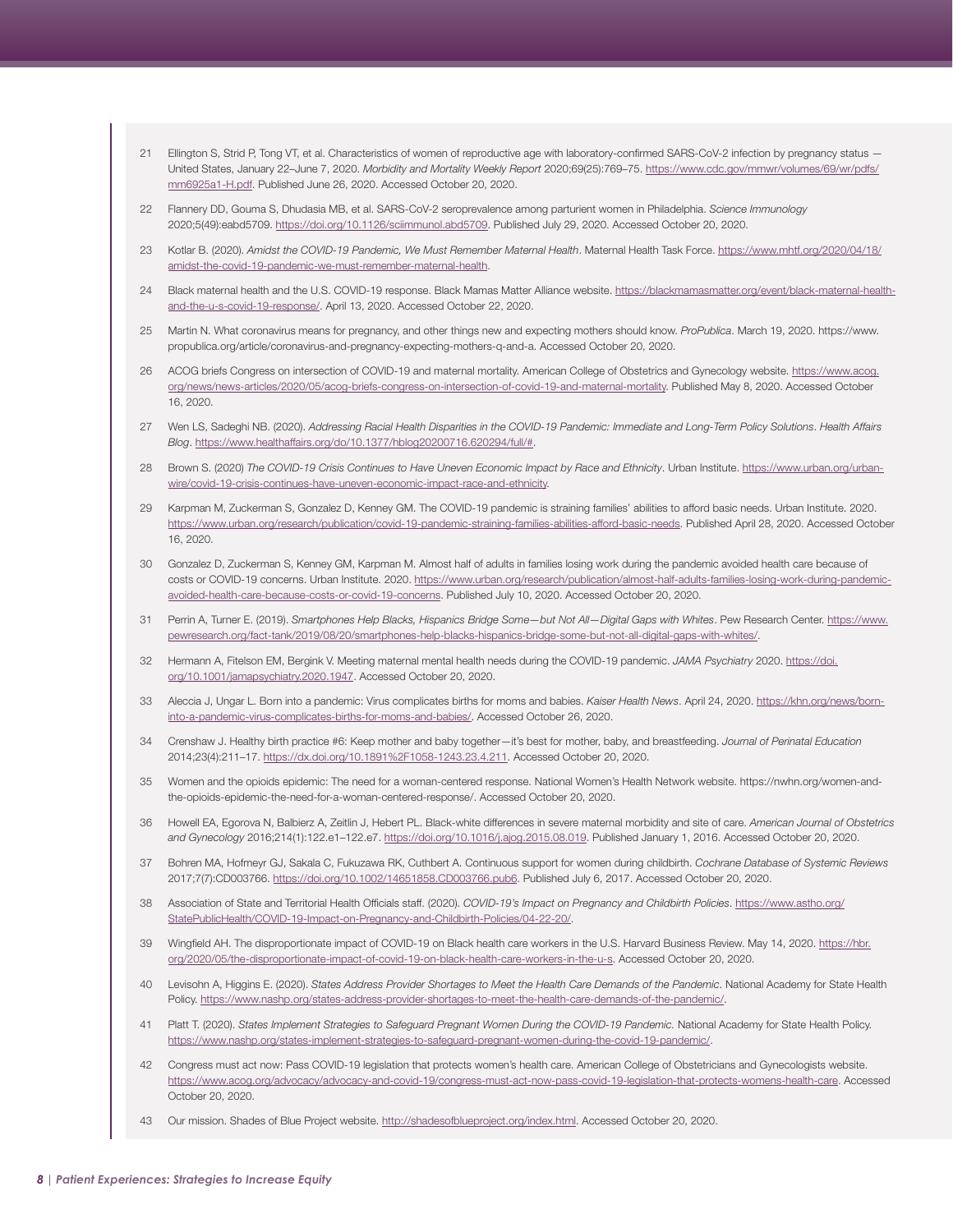- <span id="page-8-0"></span>[44](#page-3-0) Postpartum recovery at home. Penn Medicine Physician Blog. [https://www.pennmedicine.org/updates/blogs/penn-physician-blog/2020/february/healing](https://www.pennmedicine.org/updates/blogs/penn-physician-blog/2020/february/healing-at-home)[at-home](https://www.pennmedicine.org/updates/blogs/penn-physician-blog/2020/february/healing-at-home). Published February 17, 2020. Accessed October 19, 2020.
- [45](#page-3-0) COVID-19 FAQs for obstetrician-gynecologists, obstetrics. American College of Obstetricians and Gynecologists website. [https://www.acog.org/clinical](https://www.acog.org/clinical-information/physician-faqs/covid-19-faqs-for-ob-gyns-obstetrics)[information/physician-faqs/covid-19-faqs-for-ob-gyns-obstetrics](https://www.acog.org/clinical-information/physician-faqs/covid-19-faqs-for-ob-gyns-obstetrics). Accessed October 20, 2020.
- Dubay L, Hill I, Garrett B, et al. Improving birth outcomes and lowering costs for women on Medicaid: Impacts of 'Strong Start for Mothers and Newborns.' *Health Affairs* 2020;39(6). [https://www.healthaffairs.org/doi/abs/10.1377/hlthaff.2019.01042.](https://www.healthaffairs.org/doi/abs/10.1377/hlthaff.2019.01042) Published June 2020. Accessed October 20, 2020.
- [47](#page-3-0) Health Management Associates. How CenteringPregnancy can support birth equity. Centering Healthcare Institute. 2017. [https://www.centeringhealthcare.](https://www.centeringhealthcare.org/uploads/downloads/BirthEquity_IssueBrief__Oct9th2019.pdf) [org/uploads/downloads/BirthEquity\\_IssueBrief\\_\\_Oct9th2019.pdf](https://www.centeringhealthcare.org/uploads/downloads/BirthEquity_IssueBrief__Oct9th2019.pdf). Updated October 10, 2019. Accessed October 20, 2020.
- [48](#page-3-0) Medicaid and CHIP Payment and Access Commission. Inventory of state-level Medicaid policies, programs, and initiatives to improve maternity care and outcomes. 2020. [https://www.macpac.gov/publication/inventory-of-state-level-medicaid-policies-programs-and-initiatives-to-improve-maternity-care-and](https://www.macpac.gov/publication/inventory-of-state-level-medicaid-policies-programs-and-initiatives-to-improve-maternity-care-and-outcomes/)[outcomes/](https://www.macpac.gov/publication/inventory-of-state-level-medicaid-policies-programs-and-initiatives-to-improve-maternity-care-and-outcomes/). Published March 2020. Accessed October 20, 2020.
- [49](#page-3-0) Considerations for inpatient obstetric health care settings Care for pregnant women. Centers for Disease Control and Prevention website. [https://www.](https://www.cdc.gov/coronavirus/2019-ncov/hcp/inpatient-obstetric-healthcare-guidance.html) [cdc.gov/coronavirus/2019-ncov/hcp/inpatient-obstetric-healthcare-guidance.html.](https://www.cdc.gov/coronavirus/2019-ncov/hcp/inpatient-obstetric-healthcare-guidance.html) Revised May 20, 2020. Accessed October 20, 2020.
- [50](#page-4-0) Black Mamas Matter Alliance. *Advancing the Human Right to Safe and Respectful Maternal Health Care*. Atlanta: Black Mamas Matter Alliance; 2018. [http://blackmamasmatter.org/wp-content/uploads/2018/05/USPA\\_BMMA\\_Toolkit\\_Booklet-Final-Update\\_Web-Pages-1.pdf](http://blackmamasmatter.org/wp-content/uploads/2018/05/USPA_BMMA_Toolkit_Booklet-Final-Update_Web-Pages-1.pdf). Accessed October 20, 2020.
- [51](#page-4-0) Center for Consumer Engagement in Health Innovation. Screening for social needs. 2018. [https://www.healthinnovation.org/resources/publications/](https://www.healthinnovation.org/resources/publications/document/Screening-for-Social-Needs_Final.pdf) [document/Screening-for-Social-Needs\\_Final.pdf](https://www.healthinnovation.org/resources/publications/document/Screening-for-Social-Needs_Final.pdf). Published December 2018. Accessed October 20, 2020.
- [52](#page-4-0) Zephyrin L, Nuzum R. (2020). *Caring for Moms During the COVID-19 Pandemic*. Commonwealth Fund. [https://www.commonwealthfund.org/blog/2020/](https://www.commonwealthfund.org/blog/2020/caring-moms-during-covid-19-pandemic?utm_source=alert&utm_medium=email&utm_campaign=Delivery%20System%20Reform) [caring-moms-during-covid-19-pandemic?utm\\_source=alert&utm\\_medium=email&utm\\_campaign=Delivery%20System%20Reform](https://www.commonwealthfund.org/blog/2020/caring-moms-during-covid-19-pandemic?utm_source=alert&utm_medium=email&utm_campaign=Delivery%20System%20Reform).
- [53](#page-4-0) Equitable Maternal Health Coalition. Letter to Pelosi N, McCarthy K, McConnell M, Schumer C., regarding prioritizing the needs of pregnant and postpartum people of color during the pandemic. June 9, 2020. [https://www.equitablemhc.org/covid-letter.](https://www.equitablemhc.org/covid-letter) Accessed October 20, 2020.
- [54](#page-4-0) Howard H, Pandit S. (2020). *States Lead the Way in Responding to COVID-19 and Advancing Innovative Health Policy Solutions on Many Fronts*. *Health Affairs Blog*.<https://www.healthaffairs.org/do/10.1377/hblog20200513.980735/full/>.
- [55](#page-4-0) Governor Whitmer creates the Michigan Coronavirus Task Force on Racial Disparities. State of Michigan website. [https://www.michigan.gov/](https://www.michigan.gov/whitmer/0,9309,7-387-90487-525224--,00.html) [whitmer/0,9309,7-387-90487-525224--,00.html.](https://www.michigan.gov/whitmer/0,9309,7-387-90487-525224--,00.html) Published April 9, 2020. Accessed October 20, 2020.
- [56](#page-4-0) Stoughtenborough R. Abundant Birth Project gives expecting mothers one less thing to worry about. *San Francisco Examiner*. September 24, 2020. [https://www.sfexaminer.com/news/abundant-birth-project-gives-expecting-mothers-one-less-thing-to-worry-about/.](https://www.sfexaminer.com/news/abundant-birth-project-gives-expecting-mothers-one-less-thing-to-worry-about/) Accessed October 20, 2020.
- [57](#page-5-0) Scheier R. Black women turn to midwives to avoid COVID and 'feel cared for.' *Kaiser Health News*. September 17, 2020. [https://khn.org/news/black](https://khn.org/news/black-women-turn-to-midwives-to-avoid-covid-and-feel-cared-for/)[women-turn-to-midwives-to-avoid-covid-and-feel-cared-for/](https://khn.org/news/black-women-turn-to-midwives-to-avoid-covid-and-feel-cared-for/). Accessed October 20, 2020.
- [58](#page-5-0) March of Dimes. March of Dimes position statement on midwifery care and birth outcomes in the United States. [https://www.marchofdimes.org/materials/](https://www.marchofdimes.org/materials/Final%20midwifery%20position%20statement%20August%2029%202019.pdf) [Final%20midwifery%20position%20statement%20August%2029%202019.pdf](https://www.marchofdimes.org/materials/Final%20midwifery%20position%20statement%20August%2029%202019.pdf). Accessed October 20, 2020.
- [59](#page-5-0) Benatar S. (2020). *Enhanced Medicaid Support for Out-of-Hospital Births Could Protect Moms and Babies and Reduce Hospital Strain*. Urban Institute. [https://www.urban.org/urban-wire/enhanced-medicaid-support-out-hospital-births-could-protect-moms-and-babies-and-reduce-hospital-strain.](https://www.urban.org/urban-wire/enhanced-medicaid-support-out-hospital-births-could-protect-moms-and-babies-and-reduce-hospital-strain)
- [60](#page-5-0) Medicaid and CHIP Payment and Access Commission. Medicaid's role in financing maternity care. 2020. [https://www.macpac.gov/wp-content/](https://www.macpac.gov/wp-content/uploads/2020/01/Medicaid’s-Role-in-Financing-Maternity-Care.pdf) [uploads/2020/01/Medicaid's-Role-in-Financing-Maternity-Care.pdf](https://www.macpac.gov/wp-content/uploads/2020/01/Medicaid’s-Role-in-Financing-Maternity-Care.pdf). Published January 2020. Accessed October 20, 2020.
- [61](#page-5-0) Clark M. (2020). *Solution to Maternal Health Crisis Must Center on Medicaid*. Georgetown University. [https://ccf.georgetown.edu/2020/04/13/solution-to](https://ccf.georgetown.edu/2020/04/13/solution-to-maternal-health-crisis-must-center-on-medicaid/)[maternal-health-crisis-must-center-on-medicaid/.](https://ccf.georgetown.edu/2020/04/13/solution-to-maternal-health-crisis-must-center-on-medicaid/)
- [62](#page-5-0) Chen A. *Routes to Success for Medicaid Coverage of Doula Care*. Washington: National Health Law Program; 2018. [https://healthlaw.org/resource/routes](https://healthlaw.org/resource/routes-to-success-for-medicaid-coverage-of-doula-care/)[to-success-for-medicaid-coverage-of-doula-care/](https://healthlaw.org/resource/routes-to-success-for-medicaid-coverage-of-doula-care/). Published December 14, 2018. Accessed October 20, 2020.
- [63](#page-5-0) Eckert E. (2020). *It's Past Time to Provide Continuous Medicaid Coverage for One Year Postpartum*. *Health Affairs Blog*. [https://www.healthaffairs.org/](https://www.healthaffairs.org/do/10.1377/hblog20200203.639479/full) [do/10.1377/hblog20200203.639479/full.](https://www.healthaffairs.org/do/10.1377/hblog20200203.639479/full)
- [64](#page-5-0) About the Black Maternal Health Momnibus Act of 2020. Black Maternal Health Caucus website. [https://blackmaternalhealthcaucus-underwood.house.](https://blackmaternalhealthcaucus-underwood.house.gov/Momnibus) [gov/Momnibus](https://blackmaternalhealthcaucus-underwood.house.gov/Momnibus). Accessed October 20, 2020.
- [65](#page-5-0) Disparities. HealthyPeople.gov. <https://www.healthypeople.gov/2020/about/foundation-health-measures/Disparities>. Accessed October 20, 2020.